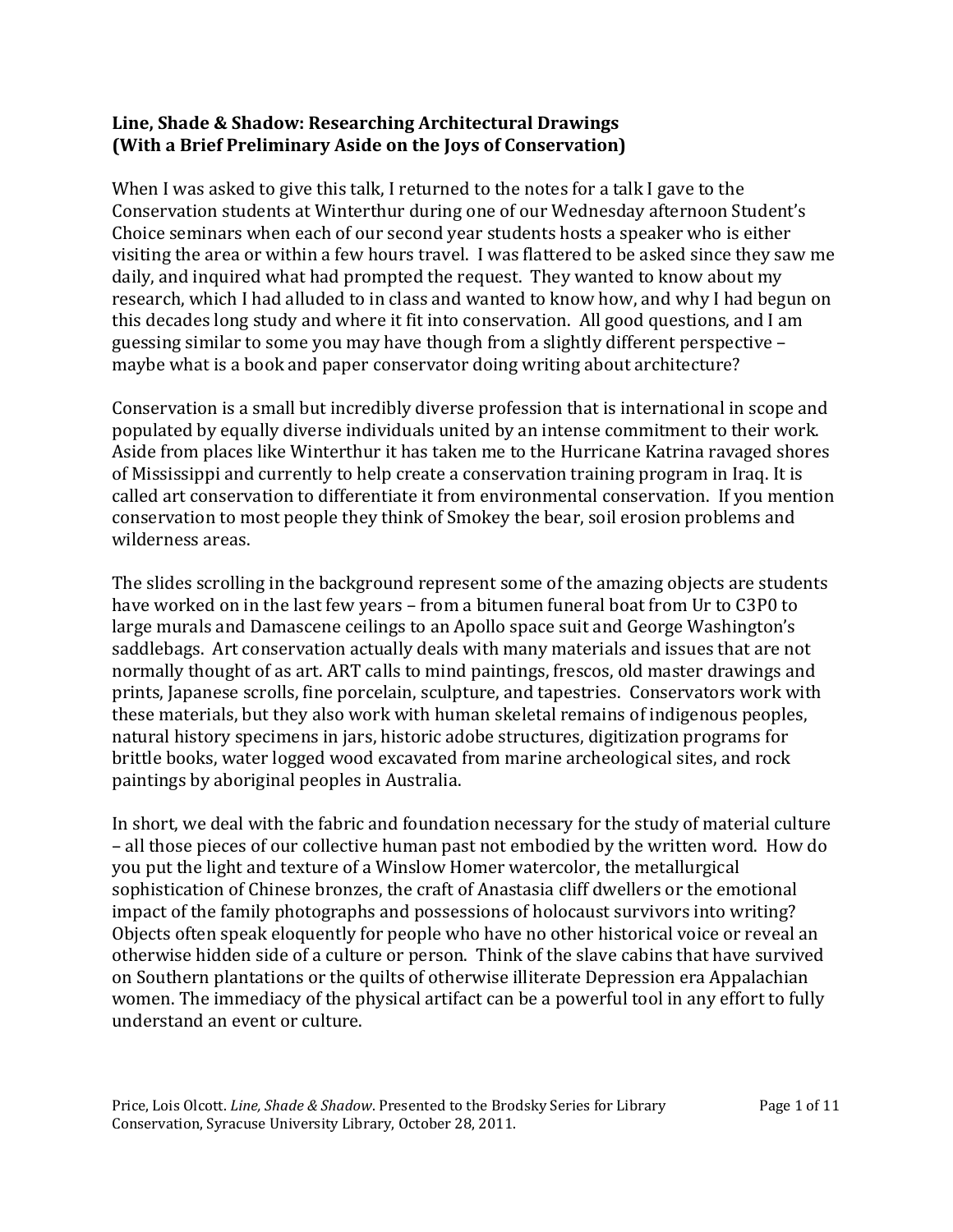Conservation is about insuring that these artifacts continue to speak to us as accurately and eloquently as possible. Unfortunately, all these objects deteriorate with time. Remember the principle of entropy – chemistry… The tendency of all matter to move toward increased randomness and a lower energy level.

Most cultural artifacts are highly ordered constructions – metals refined from ores, marble buildings quarried from mountains, purified cellulose fibers formed into paper, even baskets made of reeds that, had they not been harvested, would have died back and decomposed with the next seasonal change. Entropy means that metal corrodes in an effort to return to the ore, that wind and rain gradually erode the Parthenon, that paper become brittle and the basket collapses as the cellulose fibers decompose.

Conservation cannot change the principle of entropy, but we can slow it down. Sometimes we can slow it down a lot. A knowledge of the chemistry, technology and culture that formed each artifact allows us to prescribe environments, storage enclosures, research and repair techniques that can stabilize artifacts and greatly slow the process of deterioration as well as returning the artifact to something close to its original appearance. These prescriptions must always respect the integrity of the object with the goal of never adversely effecting future research or any treatment the object might need in the future. Careful documentation is essential and treatments often require varying degrees of research and creative problem solving as well as good hand skills and a thorough knowledge of the chemical and physical properties of the artifact and the repair materials.

Conservators usually specialize in one type of material, be it paintings textiles, photographs, archeological or natural history collections. My specialty is books and paper and I have been fortunate to work on some truly amazing objects in the course of my career including one of Jefferson's hand-written drafts of the Declaration of Independence and both American copies of the Treaty of Paris as well as a lot of architectural drawings. Following my graduation from Winterthur University of Delaware Program in Art Conservation (WUDPAC), I took a job at the Conservation center for Art and Historic Artifacts (CCAHA) in Philadelphia, which is where my odyssey with architectural drawing began. CCAHA is a non-profit regional center that serves cultural institutions throughout the eastern US and specializes in paper-based materials – books, art on paper, photographs and documents.

I have a long standing interest in architecture dating from a passion for building things as a kid through an undergraduate honors thesis on the social and cultural significance of nineteenth century American architecture and occasional near accidents when I become pre-occupied with interesting chimneys or gables along the road. This predilection intersected a revived interest in architectural drawings among cultural institutions in the early 1980's. The resulting exhibitions and collection activity brought increasing numbers of drawings in various stages of deterioration into the Conservation Center. And the growing interest in architectural preservation brought architects with design or as-built drawings for their projects – often in appalling condition. Architectural drawings were in

Price, Lois Olcott. *Line, Shade & Shadow*. Presented to the Brodsky Series for Library Conservation, Syracuse University Library, October 28, 2011.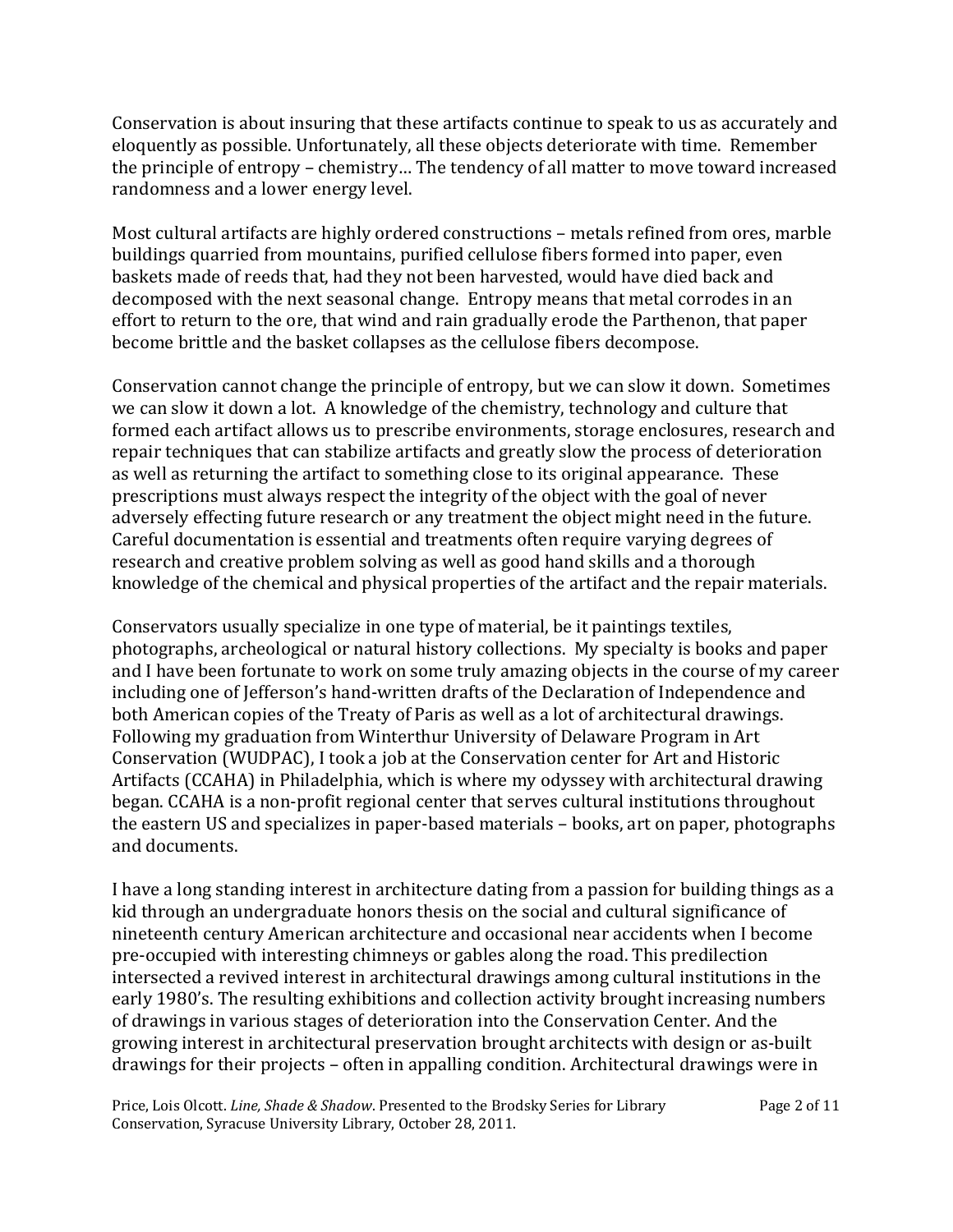the forgotten; 'we don't know how to deal with these' parts of many of the institutions that asked us to do collection surveys. They were rolled and stuck in acidic cardboard tubes, or barrels or the backs of closets. In one historical society, an enterprising staff member or volunteer had arranged them in accordion folds and hung them from hangers; another institution had stored them inside a Conestoga wagon they had on display in an outbuilding. I was enraptured with them from both an aesthetic and historic perspective and I didn't have to risk driving off the road to enjoy them.

There was a hitch, however. In examining them for treatment, I kept seeing things I did not understand – strange pinpoint holes, incised lines, thinned area, unfamiliar media, bizarre supports and, most alarming of all, copying processes of totally unknown technique and chemistry. For every beautiful, familiar drawing executed in watercolor on drawing paper, there were stacks of working drawings on some kind of coated fabric, mounds of images on tracing paper and those mysterious copying processes. With the exception of the blueprint, they didn't resemble anything I had studied in my course work on historic photographic processes. So I went to all the secondary sources I could find and found precious little about the materials and techniques architects had used in the nineteenth and early twentieth centuries.

So my next idea was to interview architects and ask them about the materials they used. Since the Architectural Archives at UP was a client, I talked to the director who arranged for me to meet with some of the emeritus faculty. They were happy to talk about their work, but totally disinterested in my questions about drawings. I heard about commissions won and lost, competitions, who had screwed them out of a job and who they had bested. Questions like what tracing papers did you use and how did you decide which? What is the coating on tracing cloth? And how did you copy your drawings? Produced blank stares or answers like – I used whatever was around. Or, we sent them out and the copies came back. Drawings were seen as unimportant ephemera – a means to an end – the building is what mattered. Even the most beautiful rendering was no more than a sales document. Since drawings were only a means to an end, architects and rooms full of drafters, took full advantage of any technology that would speed the process (time is money) or produce a more alluring sales document. Long-term durability was not an issue. So architectural drawings have become ephemeral in form as well as function.

During their useful life, drawings were tacked on walls, dragged to conferences and presentations, sent on multiple trips through copy machines, and rolled and unrolled numerous times. Blueprints and photo-reproductions of all kinds were considered totally expendable and treated accordingly during the construction process. Following possible exposure at the construction site, if the drawing or print survived this long, it was discarded or rolled or folded for storage in some out-of-the way corner of the architect's or contractors office. A few lucky drawings or prints would be consigned to those responsible for maintaining a building to be used (and used-up).

Then, if an architectural drawing or print was really lucky, it was deposited in a library, archives or historical society – institutions that often have limited resources to care for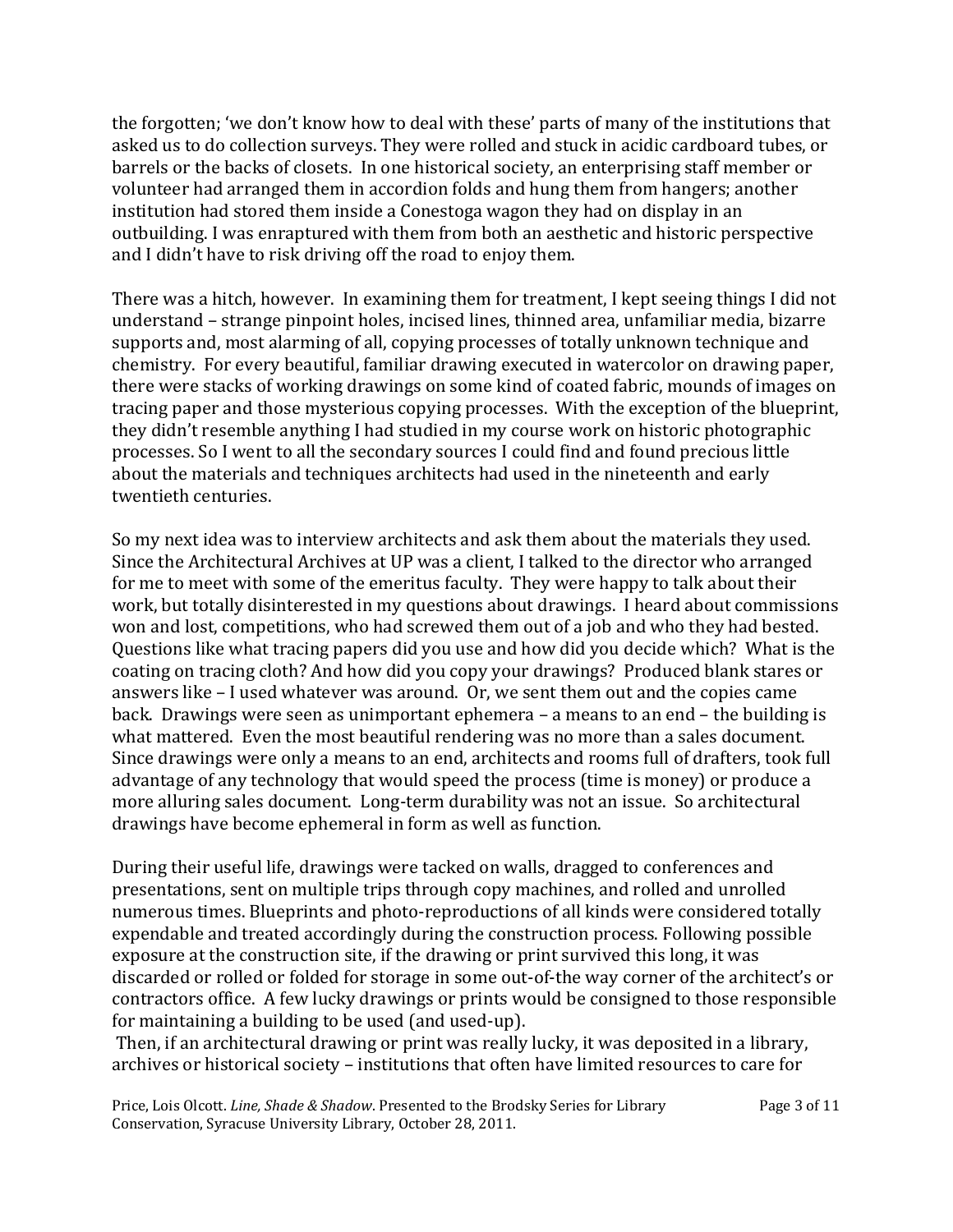these large, complex, tattered, torn, stained and misunderstood artifacts. Well this certainly helped explain why so many drawings and prints were in such poor condition.

And so began the research that resulted in the book. Encouraged by the directors at CCAHA and the Athenaeum in Philadelphia, a major repository for American architectural drawings, I applied for my first research grant and took a leave from work. All told I wrote 12 grant proposals during the course of my work and received funding from 5 of them for salary support and some very limited travel. Fortunately, my background as an undergraduate history major and the research methodologies I had learned for my first graduate degree in the W/UD program in Early American Culture served me very well. I turned to the primary resources most likely to have the information I sought.

*Trade Catalogs* – told me what they used and how it was marketed *Manuals and design books* by architects and their predecessors, the master builders of the colonial and early republic years – told me how and why they used it *Nineteenth century photographic manuals* - that detailed a myriad of experimental processes, some of which became the foundation of the reprographic industry *Histories of architectural education and the architectural profession* – put architectural drawings in the context of changing professional practices and priorities *Architectural drawings* – provided examples of materials and techniques that could be matched to descriptions in the printed sources; careful examination and analytical work revealed the chemical composition of many copying process and materials.

So with this research, what did I discover? Well, I could go on for hours, but, since I have not been charged with any profound didactic duty, I am going to talk about a few disparate parts of my research that I found particularly interesting. First I am going to talk about how the development of the architectural profession was reflected in their choice of media and then I am going to introduce you to those mysterious copying processes.

In considering the architectural profession and their graphics, we must ask how we got from this - to this – in the space of a century and why?

Early architectural drawings reflect the evolving role of the architect as this profession replaced the master builder who had been responsible, since the seventeenth century, for making simple drafts as necessary for construction. Almost as an aside after pages of detailed prices for construction, the book of prices issued by the Carpenters Company of Philadelphia at the end of the 18th century lists only "the making of Draughts according to the trouble." As the nineteenth century progressed, however, the traditional builder became less able to deal with new styles and building technologies, increasingly complex mechanical systems and a changing public attitude toward architectural drawings. This opened the way for a new profession – the architect – but the birth of the profession in the US was not quick or easy.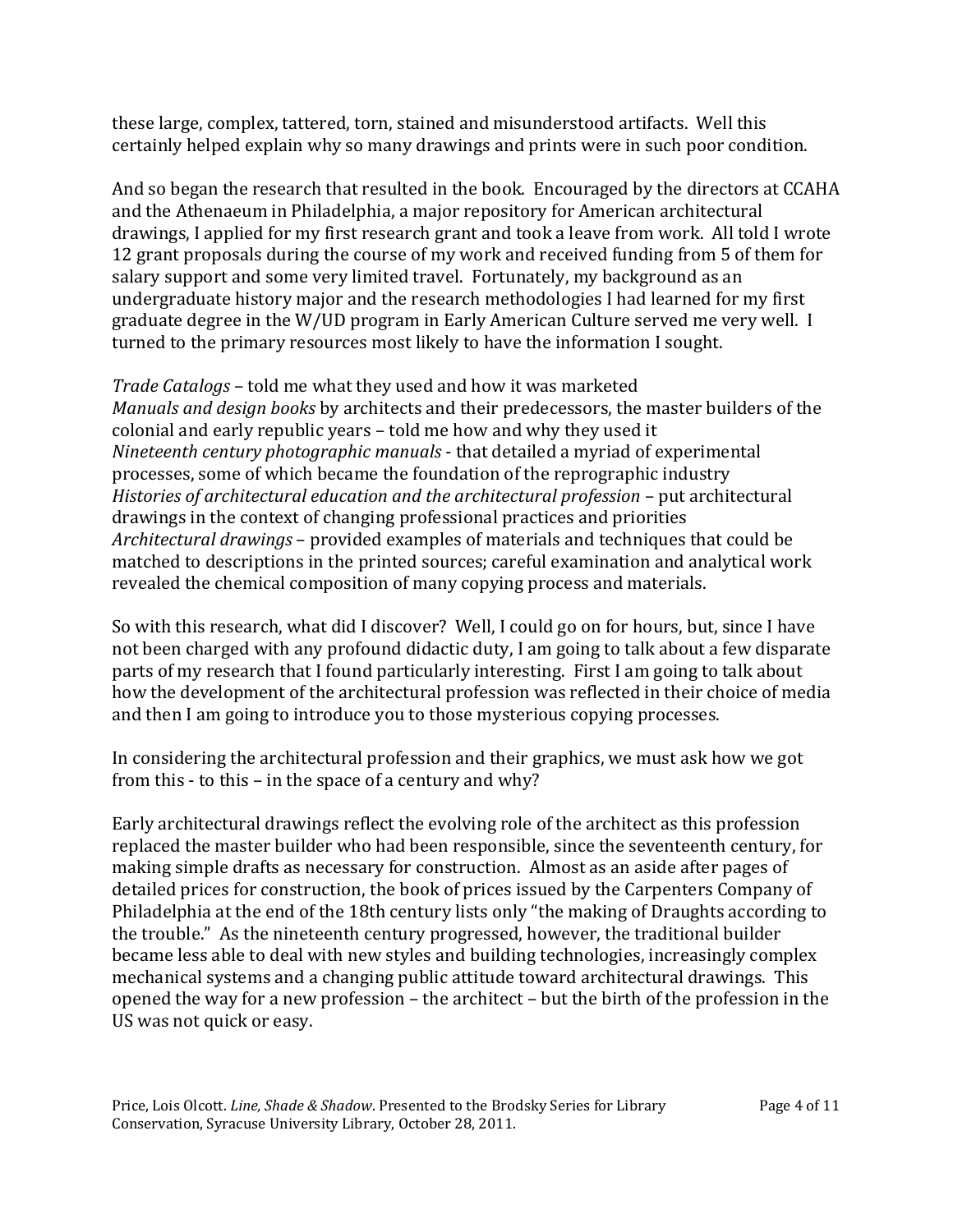We see here, in two engravings, the architect's idealized view of himself. The left is from a mid-eighteenth century English source where the profession developed earlier than in the US, while the right is from a mid-nineteenth century American source. In both he architect appears in frock coat and the general guise of the gentleman to discuss his drawings with the owner, his peer, and provide interpretation of the drawings for the respectful carpenter builders in their shirt sleeves. In both instances, the drawings are the critical defining attribute of the architect, and this continued to be true, right through a mid-nineteenth century lawsuit that finally established the architect's ownership of drawings done for a client as his intellectual property – akin to a composer's score rather than to a commodity like bricks or lumber that became the property of the client.

The early American drawings executed by master builders and composed of thin uniformly inked ruled lines, were generally done to a small scale and included very little detail. Some included dimensions and indications of material, but many did not. Decisions like the profile of moldings, the trim around windows and doors, and the design of decorative brickwork were left to the discretion of the builder or made during the construction process through informal consultation.

This abbreviated design process was possible because of the nature of eighteenth and early nineteenth century aesthetic assumptions and building practices. Construction technology for all types of structures was based on traditional building practices that required little explanation among the parties involved. The design of vernacular architecture was guided by craft tradition and long established evolving forms. The design principles that guided more formal Georgian and Federal architecture were based on Palladio's theories of symmetry and hierarchy enriched with classical elements chosen from English design manuals and pattern books. These principles and sources were well understood and familiar to both client and builder.

All this began to change in America by 1800 with the work of Benjamin Henry Latrobe, a fully trained English architect who routinely produced sophisticated perspective drawings with surrounding landscape rendered in full color. Beside his drawings, the work of native American builders appeared naïve, but traditional attitudes and practices changed slowly. Master builders resisted the intrusion of the architect into their domain since architects claimed not only the right to design a building but to oversee its construction – a practice that adversely effected the builders profit and reduced his social status. In urban areas like Philadelphia where competition was keen and major buildings more technologically complex, local practice changed much more rapidly than in more conservative cities and rural areas. Professional architects, many trained by Latrobe, dominated the design of public buildings and competitions like those for Girard College, which Thomas Walter executed in 1833. The exhibition of architectural drawings at the Pennsylvania Academy of Fine Arts after 1810 and of competition drawings throughout the US from that decade onward elevated architectural drawings from a functional necessity to an art form in the public mind and significantly increased aesthetic expectations in a manner traditional builders could not meet.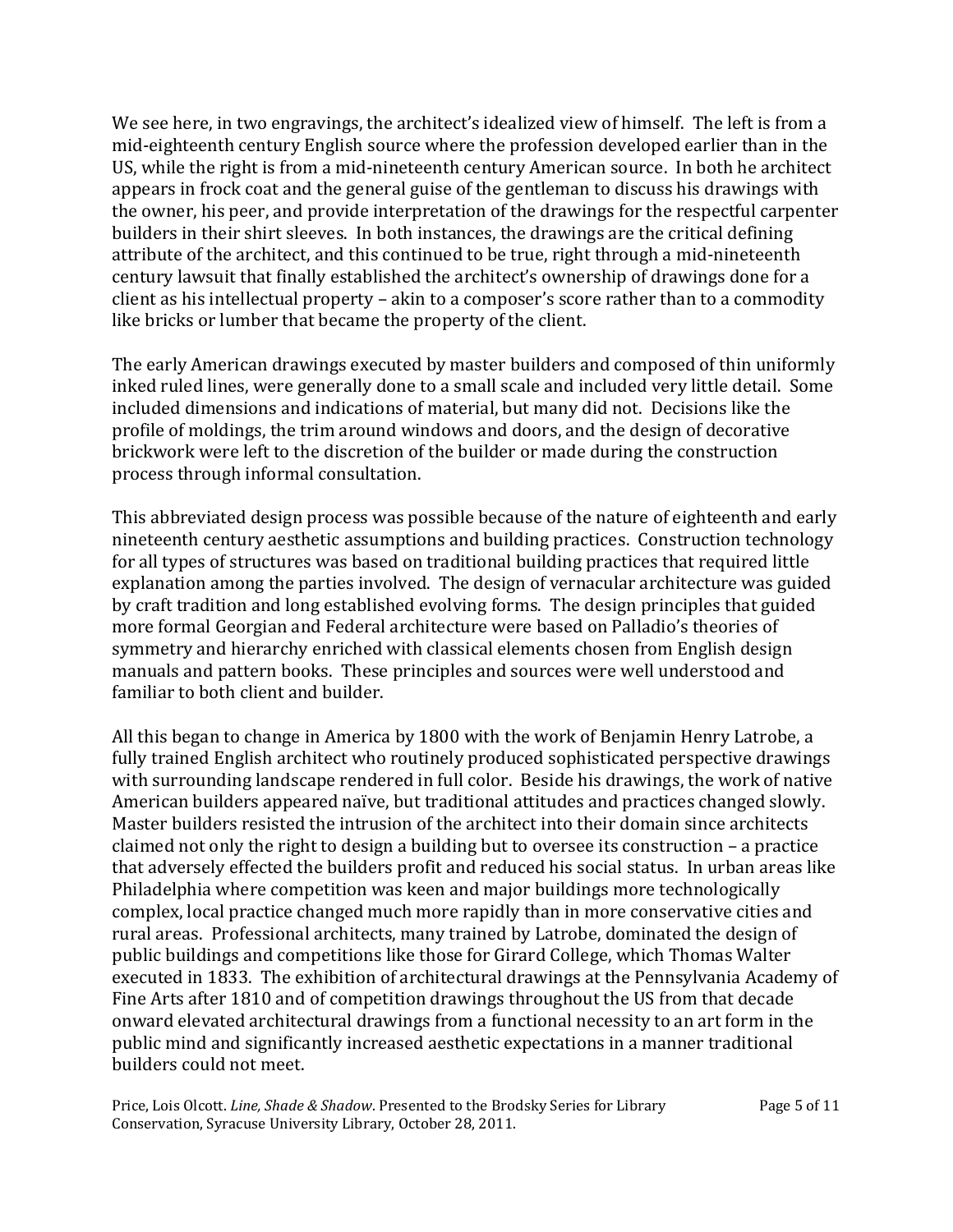By 1830, with the emergence of the architectural profession, the design and construction functions became increasingly separate and fewer decisions were left to the discretion of the builder and related craftsmen. With changes in style, technology and craft practices, the assumptions that had united the master builder and client in a single vision no longer existed. The introduction of historic styles beginning with the Greek Revival made the design of every detail increasingly dependent on the superior knowledge and taste of the architect as expressed in his drawings. Therefore, in addition to making presentation drawings for the client, architects began to execute detailed construction drawings for the builder that included framing, window sashes, heating and ventilating systems and other functional and decorative elements. Unlike the informal sketches in early builders' notebooks, these drawings were executed to scale on good quality paper, neatly inked and often tinted with color. These copies, bound into multiple volumes by the firm of George Dexter and his successor Nathaniel Bradlee (1836 – 1886) of Boston, illustrate the degree of detail provided as well as the finish of even these office copies drawn, inked and rendered in watercolor on handmade Whatman paper.

So how did the emerging architectural profession's perception of itself influence the materials and techniques of drawings?

Papers of the 18th and early 19th century fell into three major categories – writing, printing, and wrapping. Writing papers were strong and well sized to allow the quill of a pen to glide smoothly over the surface and absorb the ink without spreading or blotting. Since both artists' and builders' drawings were relatively simple exercises in pen and ink with the occasional ink or watercolor wash, any paper considered appropriate for writing was also used for drawing.

The indifferent attitude toward drawing papers changed in the late eighteenth century about the time Latrobe began his practice and brought with him his British training in architectural rendering. The British had begun to develop and popularize the watercolor techniques and materials that revolutionized the medium and ultimately elevated watercolors to the status of oil paintings. The technical demands of the new watercolor methods resulted in papers designed specifically for watercolor work.

The need for these specialized drawing papers was most successfully addressed by handmade English made papers from the Whatman mills. These soon became the standard among watercolorists and British architects. Whatman papers retained their pre-eminence because of their exceptional quality and Whatman's development of paper surface texture and sizing techniques that produced papers uniquely suited to watercolor work. The papers could be dampened and stretched on a drawing board, then dampened and dried through repeated campaigns of applying, softening and lifting watercolor washes without damage to the size or paper surface – properties that became increasingly important through the 19th century. While less expensive machine made papers were introduced as the century progressed, architects consciously chose the paper used by artist's for their

Price, Lois Olcott. *Line, Shade & Shadow*. Presented to the Brodsky Series for Library Conservation, Syracuse University Library, October 28, 2011.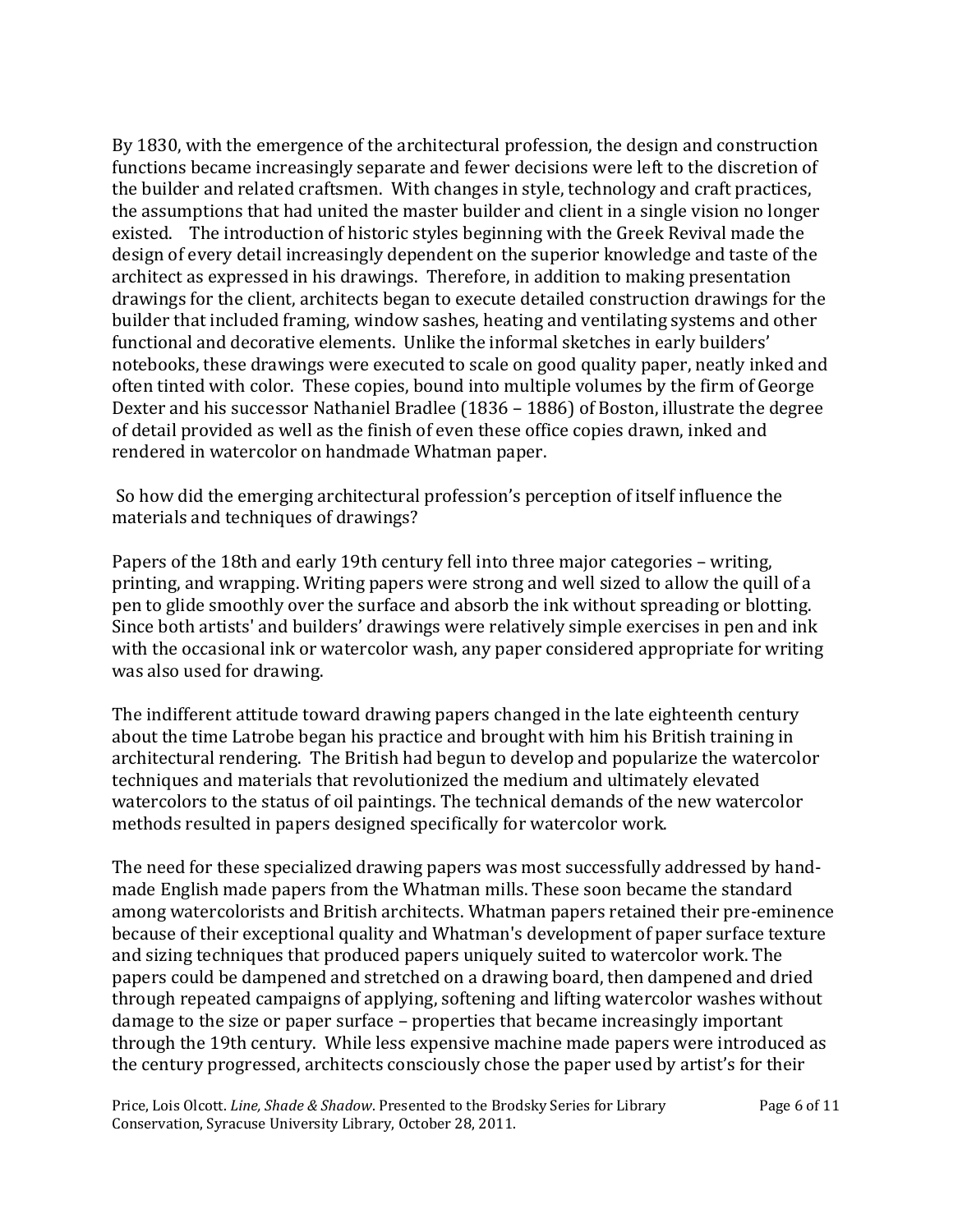most important drawings as an expression of their place in the fine arts community as well as for their superb working properties. In examining hundreds of drawings, its prevalence is truly amazing. Thomas U. Walter, the mid-century architect of the Capitol would use nothing else, we saw Dexter and Bradlee using it for office copies and in the 1920's it was still advertised as the standard of excellence.

Like paper, the architect's choice of ink changed significantly in the opening years of the 19th century.

In the eighteenth and early nineteenth century, iron gall ink, commonly used as a writing ink, was the most available media. Early drawings by carpenter builders were executed in iron gall ink which continues to appear in drawings, particularly as notations, through the first decades of the nineteenth. Thomas Jefferson also used it exclusively for his architectural drawings such as those for the University of Virginia. But it turns brown with age and bleeds when exposed to the moisture in ink or watercolor washes.

With the increased availability of classes in drafting, the publication of builders' manuals and the example of professional architects like Benjamin Latrobe, common practice began to change and black carbon based ink became the standard medium for drafting by 1830. India ink, also referred to as China or Japan ink, came as a solid stick that was wet ground on a slate slab and diluted with water to produce a black ink of the desired consistency. The ink stick was composed of lamp black, a very fine carbon pigment, with a gelatin binder. It was highly valued for the dense black lines and luminous washes it produced. Its use became the mark of the rising profession.

After a drawing was inked-in, the drafter had the option of continuing to develop the image by adding shadows, monochromatic shades and tints, or local color. This too was a clear change from earlier practice and depended on knowledge of more sophisticated drafting and watercolor techniques. The addition of properly cast shadows to an elevation increased the information in the drawing by defining the depth of various projections; the addition of monochromatic tints and shades increased the clarity of the image; local color suggested the materials to be used in the structure and all these elements increased the visual appeal and artistic appearance of the drawing. It also helped a client visualize the final product and served as an increasingly important sales tool that was available ONLY from an architect. The progressively sophisticated use of these elements from the late eighteenth through the mid-nineteenth century paralleled the growing sophistication and professional consciousness of architects as they made the transition from craftsmanbuilder to professional architect.

Tinting is the practice of applying flat washes of varying strength without reference to light. Shapes in the foreground are generally tinted a lighter shade and receding planes progressively darker. Shading produces graduated areas of tone that suggest the modeling of three-dimensional forms or the effect of light. Shading was achieved using either flat or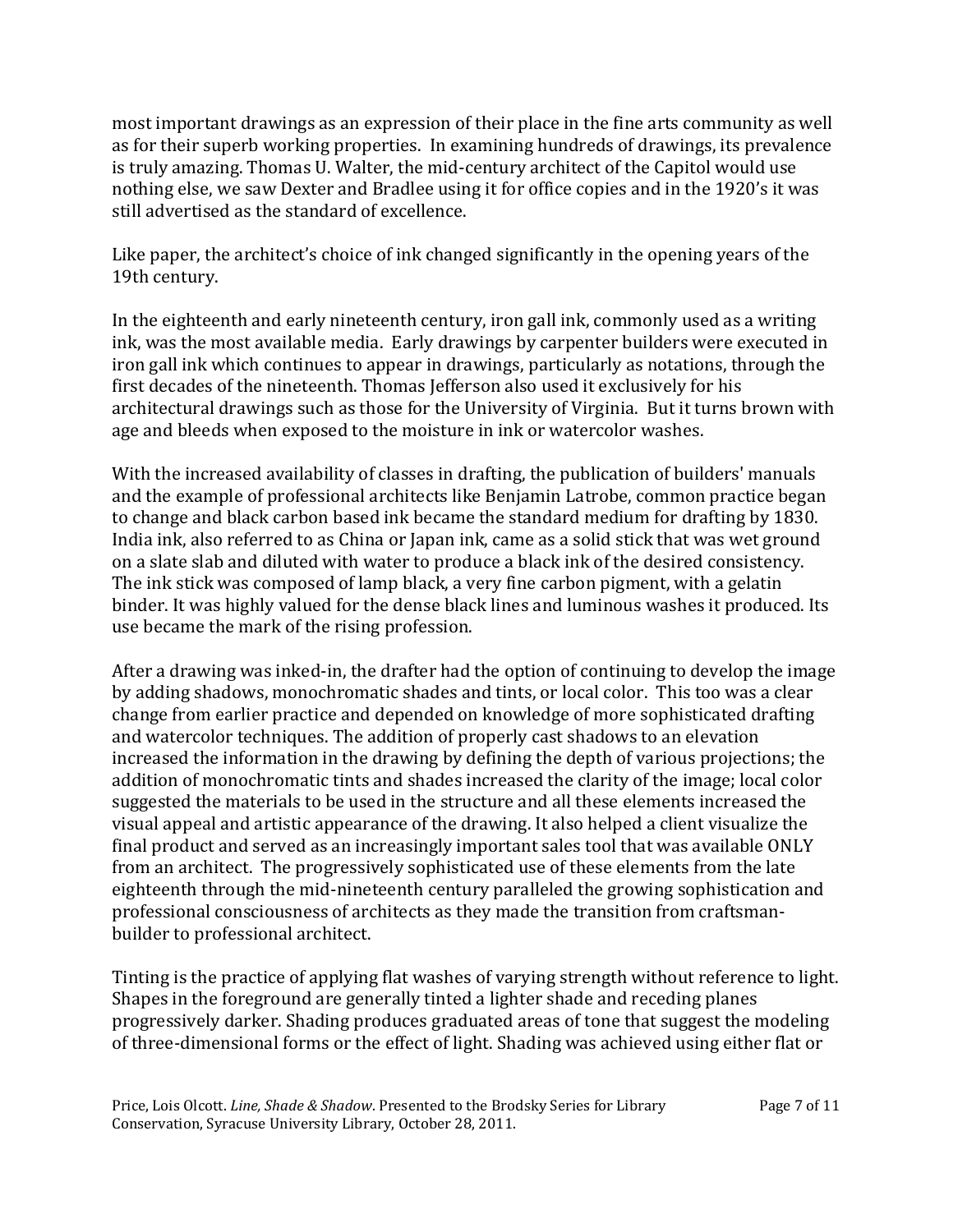graduated tints. It took considerable skill to avoid hard edges and build even gradations of tone.

Color was the final consideration of the architect in completing his rendering and watercolor was the medium of choice. In standard watercolor technique of the eighteenth and early 19th century, colored washes were laid in over washes executed in various dilutions of India ink. Ink washes established the tonal relationships and gradations within the picture while color tints expressed the local color. The final picture was a tinted drawing rather than a painting, and the ink washes muted the local color giving the overall composition a subdued tone. Later in the 19th century architects began applying colors in more directly with less use of preliminary ink washes to create livelier renderings, but they were careful not to compromise the clarity of the design, saving more dramatic pictorial effects for the surrounding landscape.

The reliance on fine drawing papers like Whatman and a demanding watercolor technique for finished drawings among American architects is consistent with their vision of themselves as artists. In their struggle to differentiate themselves from builders and establish their professional credentials as the essential element in the design process, the ability to draw was critical. Through drawing they expressed their superior aesthetic judgment and knowledge of architectural history and forms. The use of the best quality artists' materials for these drawings was therefore an expression of their status as artists as well as a means to achieving the best possible results.

As architectural design became more business oriented in the decades after 1860, architectural practices changed from small practices with an architect and a few journeymen/apprentices to large offices with business managers, drafters, construction supervisors, engineers and other specialized positions. This change reflected the growing size complexity of buildings and the planning and financing necessary to construct them. The number and complexity of the drawings required increased geometrically as well. Architects in successful firms saw themselves increasingly as businessmen as well as artists and their drawings reflect this change. Working drawings became very utilitarian, executed by small armies of draftsmen, but presentation and competition drawings continued to reflect the changing public aesthetic.

In spite of its much higher cost and the availability of innumerable machine made papers, Whatman hand-made papers remained the support of choice for full watercolor renderings, particularly those executed for design competitions and important presentation drawings. A professional delineator rather than the architect, who was busy supervising his office and construction projects, often executed these drawings.

Ink ground from sticks continued to be recommended for finished wash drawings because of its working properties and translucence, but architectural offices gladly adopted labor saving bottled inks, such as Higgins waterproof India ink, introduced in the 1870's. Bottled ink was routinely used for pen and ink drawings, working drawings and tracings The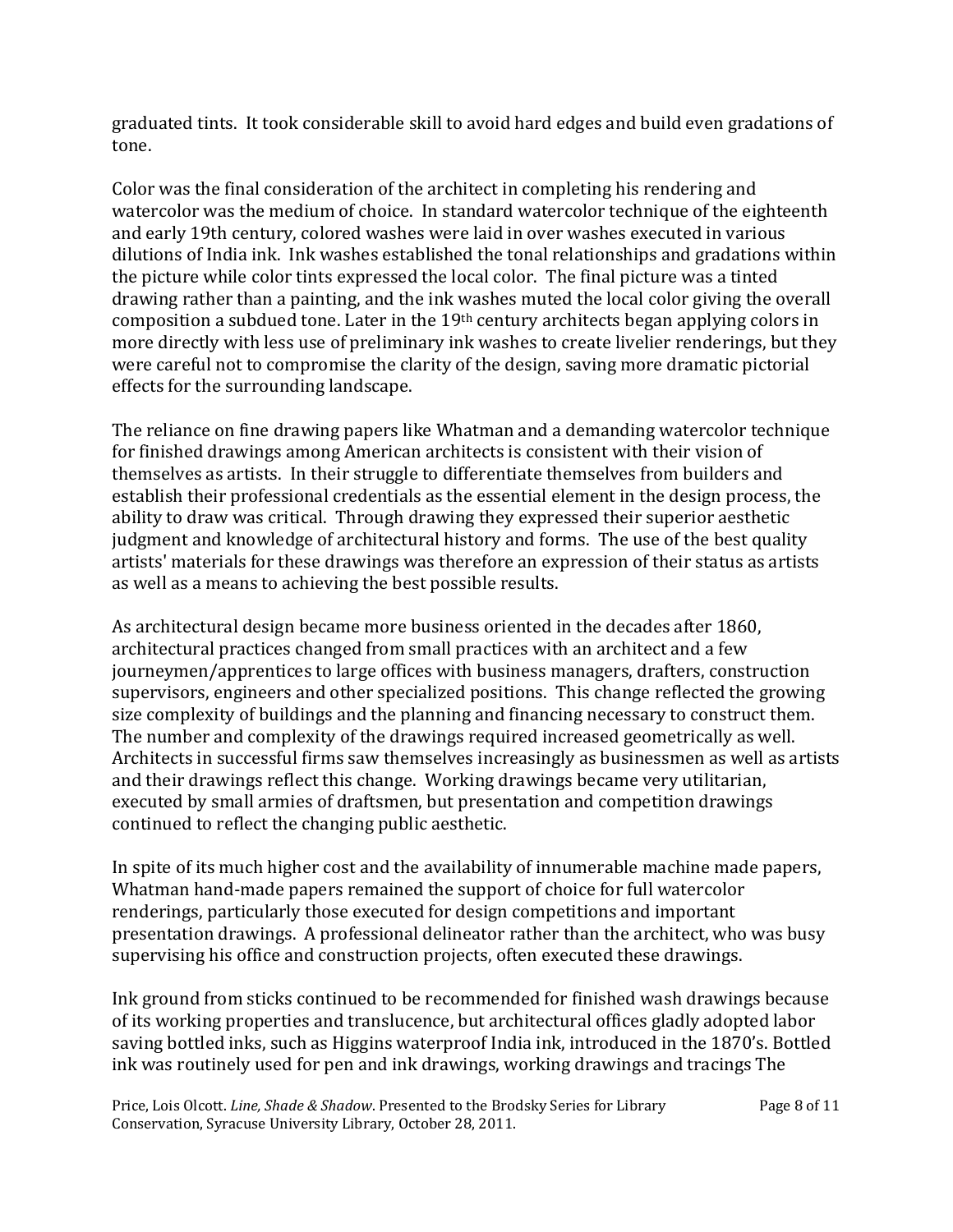formula of lamp black, shellac and borax continued to be the foundation, but many companies claimed to develop special improvements and proprietary secrets. Bottled colored inks and premixed colors replaced the traditional watercolor palette for many working drawings.

The air brush first appeared in trade catalogs about 1880 and architects quickly developed specialized techniques that took advantage of its labor saving properties. Colors developed for air brushes were often based on dyes and an alcohol carrier that reduced clogging and speeded drying time. Renderings also continued to use ink washes, but often in new and different timesaving ways. One favorite technique involved rendering the building in ink or monochrome watercolor, then developing the surroundings in full color resulting in a dramatic silhouette effect.

In the decades after the Civil War pen and ink drawings became prevalent. Drafters would establish the outlines of the building in pencil using standard drafting techniques and then render freehand within that framework on either the original sheet or a tracing paper overlay. Using existing photo mechanical printing processes, these black and white linear designs allowed easy publication in emerging professional journals such as *The American Architect and Builders News* and the *Inland Architect*. Publication became increasingly important to an architect's reputation and the award of commissions. Because half tone reproduction was not readily available, architects turned to pen and ink drawings that could be reproduced by photo line engraving.

The ascendancy of the Beaux Arts tradition in the education of architects late in the century lead to still another change in the attitude toward drawings and the way they were executed. The first American architect to study at the École des Beaux Arts was Richard Morris Hunt who returned to the US in 1860 and set up his own atelier. The design principles and drawings of the École became increasingly influential, and strongly informed the first university-based schools of architecture. The École teaching model relied heavily on the esquisse – design exercises solved through beautifully executed renderings characterized by detailed, fully inked drawings finished with sophisticated ink and watercolor washes. This style suited the emerging neo-classical buildings that replaced the angular and highly textures structures of the Victorian period and brought architectural drawings to a new pinnacle of finish and complexity. This archeo – a measured drawing by Harry Sternfeld, winner of the Rome Prize in 1921 of the portico of the cathedral in Civita Castellana - is one of the largest drawings I have worked on and is typical in both its size and complexity of major competition drawings in the early decades of the 20<sup>th</sup> century.

Meanwhile, back in the architect's office and those of innumerable associated crafts, the business of grinding out the hundreds of drawings necessary to construct these complex buildings continued. One major bottleneck in the flow of the critical graphic information needed to coordinate these large projects was the need to produce accurate copies in a cheap and timely way.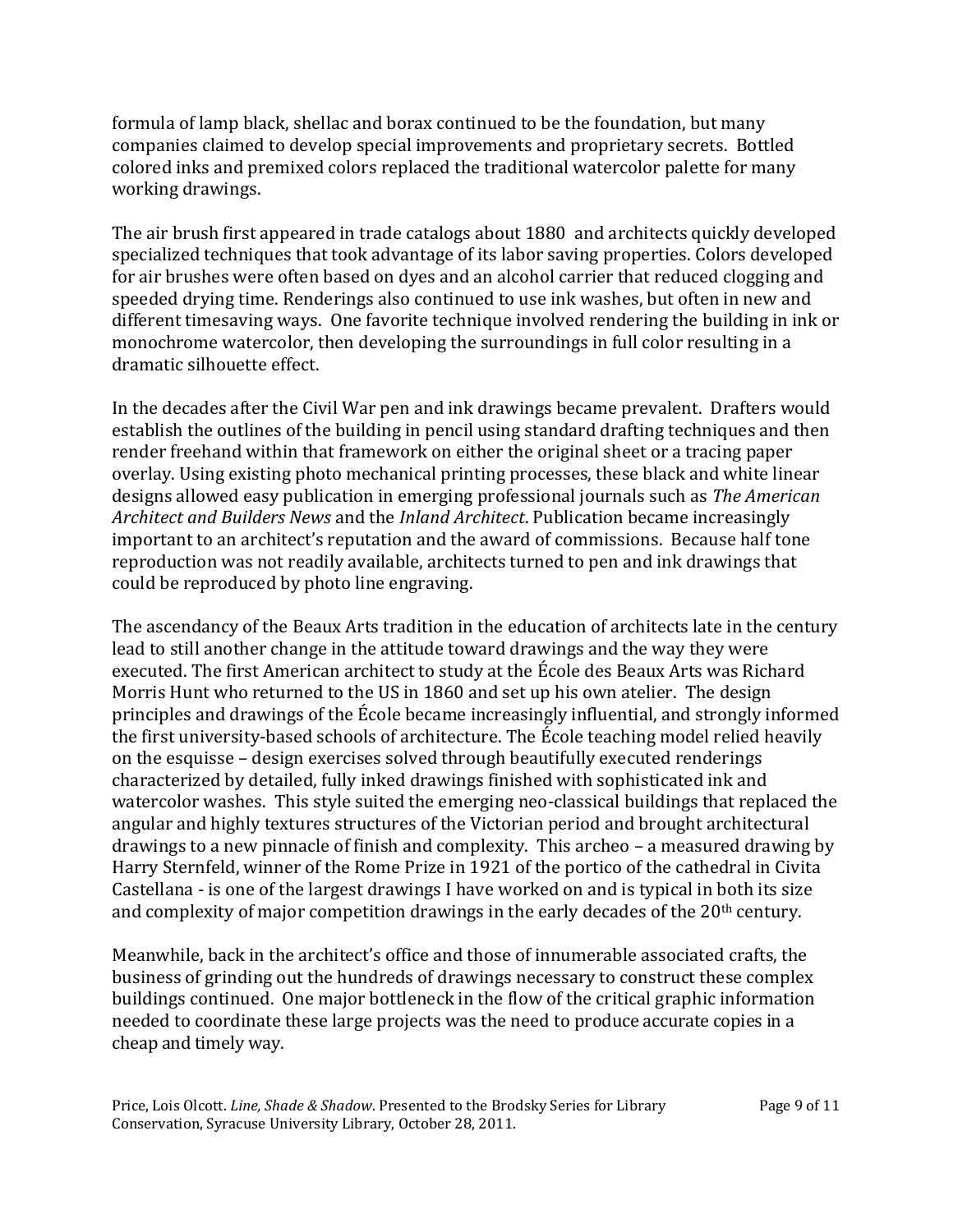The most common early copying processes, used until the widespread introduction of tracing paper after the Civil War, was pricking the design. The master was laid over a blank sheet and a needle was used to mark the major elements, which were then connected with ruled lines to reproduce the original. This was the source of the numerous punctures I found on many early drawings. With the introduction of tracing paper and its sturdier but more expensive cousin, tracing cloth, drawings could be traced directly. And they were by innumerable draftsmen and, in larger cities, sweat shops of immigrants. The results were too often neither quick nor accurate.

Architects experimented with hectographs using soluble inks and silver based photographic techniques, but this did not address the need for quick, simple, cheap, accurate full size copies.

The introduction of the blueprinting process, originally called the ferro-prussiate or cyanotype process, in the late 1870's revolutionized the production of architectural drawings and significantly affected the practice of architecture by facilitating the coordination of increasingly large and complex projects. Like the other processes to follow, blueprints are contact printed from an original drawing on a translucent support. The blueprint process was rapidly followed by a myriad of other processes, almost a dozen of which received widespread commercial application. They come in blue, black, brown, lavender, or maroon and on every kind of paper, tracing paper or tracing cloth. The period between 1880 and 1930, was one of intense innovation that resulted in the formation of a new industry and the introduction of uncounted new products related to the photo-reproduction of architectural drawings. To give some sense of the scope of use; by 1900 William Cramp & Sons, ship and engine builders in Philadelphia, were using 11,000 square feet of blueprint paper per battleship. Here begins the trail of those mysterious copying processes generically known during the period as blueprints and heliographic prints.

My search took me to the Frederick Law Olmsted National Historic Site in Brookline, MA where Olmsted's original drafting office and home have been preserved.

Printing was accomplished using wooden contact printing frames with plate glass fronts. They were propped up on the roof of a building or run in and out of windows on specially constructed tracks. The drawing to be printed, usually referred to as the tracing, was laid directly against the glass with the sensitized paper immediately behind it. A felt blanket or rubber sheet was placed behind the paper and the back of the frame closed securely using one of several mechanisms to insure good contact between the tracing and the paper. Poor contact in any area would result in a fuzzy print. The frame could be opened periodically or test strips of sensitized paper withdrawn to check the progress of the exposure. Very large tracings were copied by wrapping both the tracing and the sensitized paper around a large cylinder which was placed on a cradle and revolved in the sun.

By 1900, machines that could make blueprints as well as other types of prints using an arc lamp rather than the unreliable and inconvenient sun had been introduced. The tracing and sensitized papers were wrapped around the glass cylinder facing inward and an arc lamp was